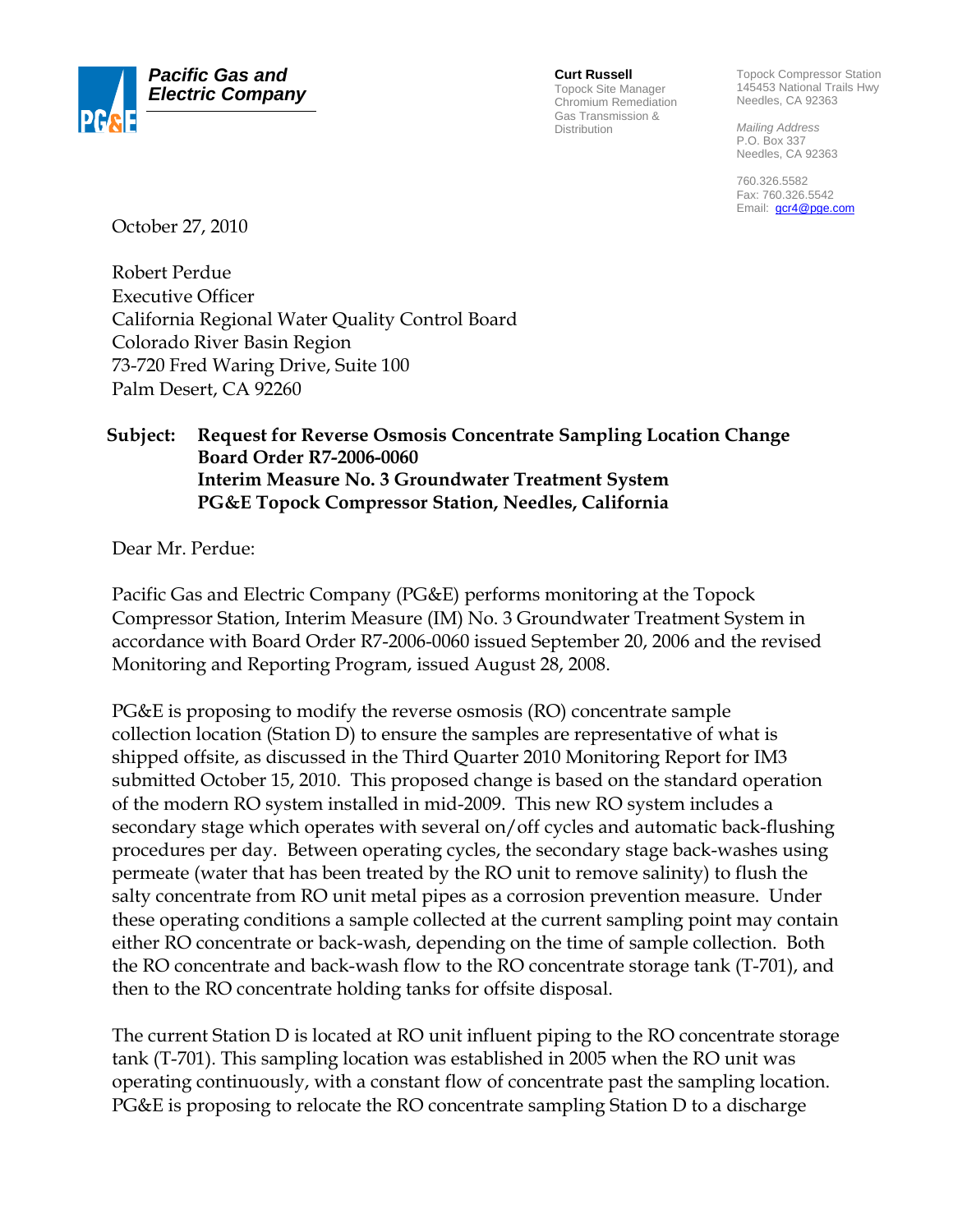October 27, 2010 Page 2

nozzle from the RO concentrate Storage Tank (T-701). This location will ensure RO concentrate samples are representative of the material that is sent offsite for disposal.

Attached is the RO unit drawing with the new proposed sampling Station D highlighted. No other changes are proposed.

Our understanding is that revisions to the Monitoring and Reporting program require Executive Officer approval. With that approval, we would be prepared to begin use of the new RO Concentrate sampling Station D location for the next scheduled RO concentrate sampling during the first week of December 2010.

We appreciate your consideration of our request. If you have any questions regarding this request or would like to discuss it in more detail, please call me at (760) 791-5884 or Robert Doss at (415) 973-7601.

Sincerely,

me

Curt Russell Topock Site Manager

cc: Tom Vandenberg, State Water Resources Control Board Jose Cortez, Colorado River Basin Regional Water Quality Control Board Aaron Yue, Department of Toxic Substances Control